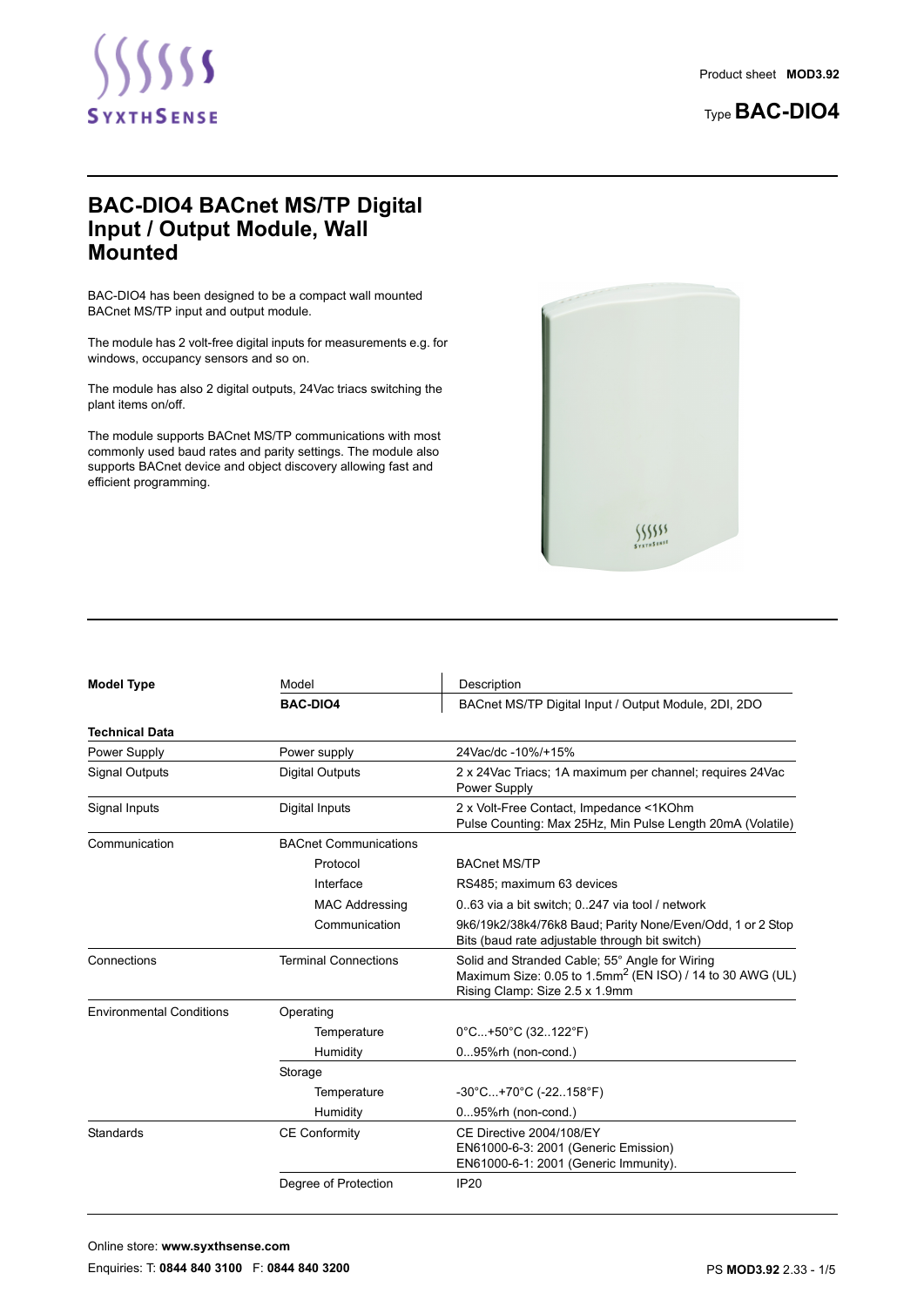| Housing | <b>Housing Material</b> | ABS Plastics, Self Extinguishing                  |
|---------|-------------------------|---------------------------------------------------|
|         | Mounting                | Wall or Junction Box Mounting, RAL9010 Pure White |
|         | <b>Dimensions</b>       | W86 x H120 x D29mm                                |
|         | Weight                  | 180a                                              |

#### **Wiring Terminals**



| DO <sub>1</sub> | Digital Output; 24 Vac Triac Switching to 0V; max. 2A     |
|-----------------|-----------------------------------------------------------|
| DO <sub>2</sub> | Digital Output; 24 Vac Triac Switching to 0V; max. 2A     |
| G               | 24 Vac/dc Power Supply                                    |
| G0              | 0V Common                                                 |
| A+              | RS485 A+ Connection (BACnet)                              |
| B-              | RS485 B- Connection (BACnet)                              |
| G0              | 0V Common                                                 |
| DI <sub>1</sub> | Digital Input; Volt-Free, Max 25Hz, Min Pulse Length 20mS |
| DI <sub>2</sub> | Digital Input; Volt-Free, Max 25Hz, Min Pulse Length 20mS |

**Digital Input Pulse Counting** Digital Inputs can be used for pulse counting up to 25Hz, minimum pulse length 20mS. The pulse count is stored in a dedicated register and can be read over the network. It is possible to write to this register to reset the value.

> *NOTE: The pulse count value is not battery backed, and therefore the network master is required to manage the data synchronisation in case of power failure.*

**Setting Up BACnet Address and Baud Rate**

The BACnet address and the baud rate is normally set through the bit switch. It is also possible to set the address and baud rate over the configuration tool or over the BACnet communication network.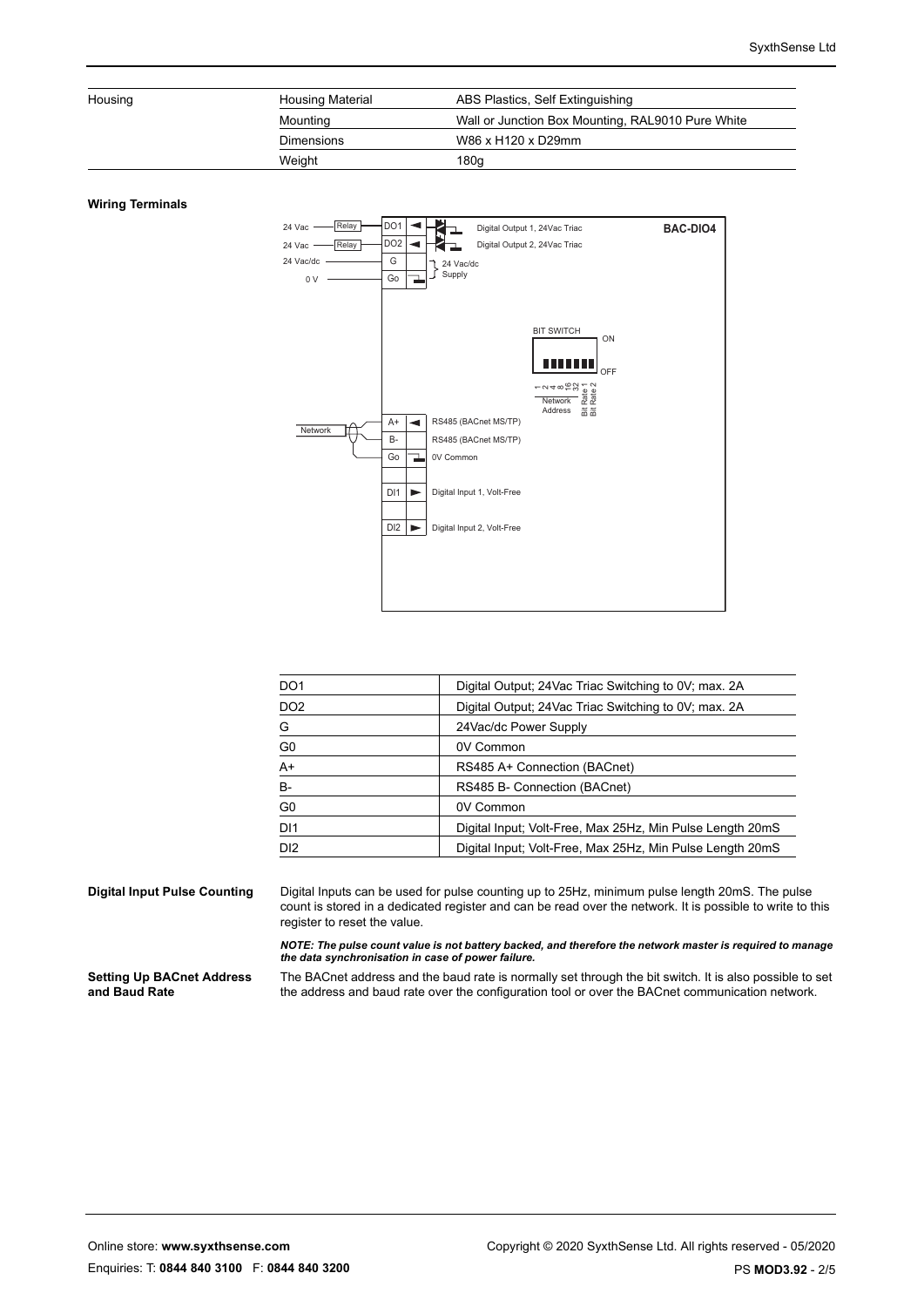*NOTE: The new settings are activated automatically after approx 5 seconds if the bit switch positions have not been moved. In this case the controller reset is applied to activate the new settings* .



### **BACnet Interoperability Building Blocks Supported (Annex K)**

| <b>Application Service</b> | Initiate   | <b>Execute</b> | <b>BIBB</b> |
|----------------------------|------------|----------------|-------------|
| ReadProperty               |            | Yes            | DS-RP-B     |
| ReadPropertyMultiple       |            | Yes            | DS-RPM-B    |
| WriteProperty              |            | Yes            | DS-WP-B     |
| ReinitializeDevice         |            | Yes            |             |
| Who-Is                     |            | Yes            | DM-DDB-B    |
| I-Am                       | <b>Yes</b> |                |             |
| Who-Has                    |            | Yes            | DM-DOB-B    |
| I-Have                     | Yes        |                |             |
| DeviceCommunicationControl |            | Yes            | DM-DCC-B    |

### **BACnet Standard Object Types Supported**

No dynamic Creation or Deletion supported. Objects, and object instances, are assigned to fixed functions within the proprietary control application of the product as follows:

| <b>Object</b>        | <b>Number Of</b><br><b>Instances</b> | <b>Instance Assignments</b>                |
|----------------------|--------------------------------------|--------------------------------------------|
| Device Object        |                                      |                                            |
| <b>Binary Input</b>  | 2                                    | $BI(0) - DI1$ input<br>$BI(1) - DI2$ Input |
| <b>Binary Output</b> |                                      | $BO(0) – DO1$ Output<br>BO(1) – DO2 Output |

#### **Device Object Properties (Required Object Properties)**

| <b>Property Name /ID</b>    | <b>Attributes</b> | Range             | <b>Default</b>                                                  |
|-----------------------------|-------------------|-------------------|-----------------------------------------------------------------|
| Object Identifier           | R/W               |                   | MAC Address + 651000                                            |
| <b>Object Name</b>          | R/W               | 32 Characters Max | Concatenation of product type and MAC<br>address i.e. "BIO_001" |
| Object Type                 | R                 |                   | 8                                                               |
| <b>System Status</b>        | R                 |                   | STATUS_OPERATIONAL                                              |
| <b>Vendor Name</b>          | $\mathsf{R}$      |                   | SyxthSense                                                      |
| Vendor Identifier           |                   |                   | 651                                                             |
| Model Name                  | R                 |                   | <b>URD</b>                                                      |
| <b>Protocol Version</b>     | R                 |                   | 1                                                               |
| <b>Protocol Revision</b>    | R                 |                   | 10                                                              |
| Max APDU Length             | R                 |                   | 480                                                             |
| <b>Segmentation Support</b> | R                 |                   | <b>No</b>                                                       |
| <b>APDU Timeout</b>         | R                 |                   | 3000 ms                                                         |
| <b>Number APDu Retries</b>  | R                 |                   | 3                                                               |
| MaxMaster                   | $\mathsf{R}$      |                   | 127                                                             |
| Max Info Frames             | $\mathsf{R}$      |                   | 1                                                               |
| <b>Database Revision</b>    | R                 |                   | 0                                                               |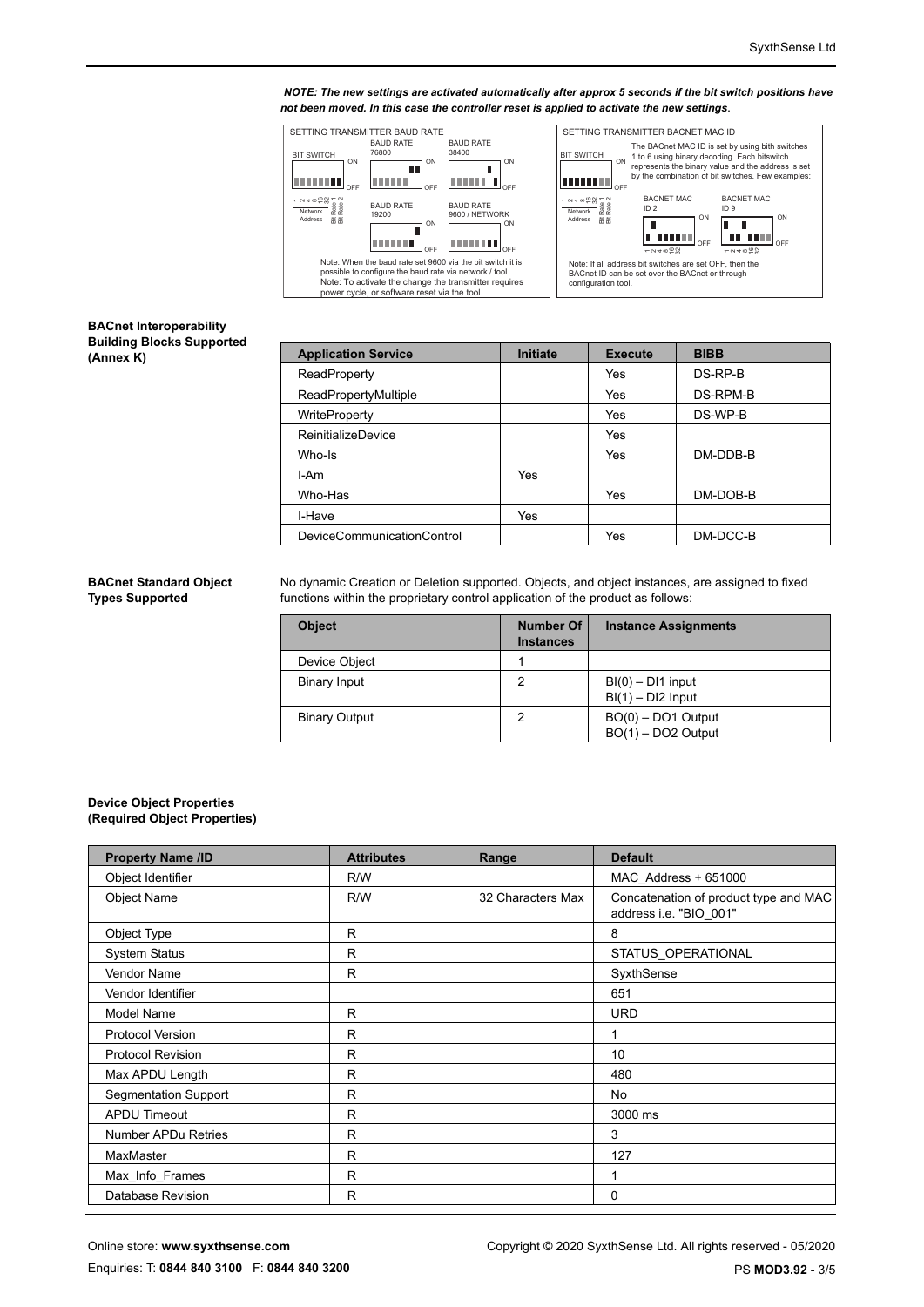# **Binary Input Objects**

|                                  | <b>Property Name /ID</b> | <b>Attributes</b> | Range | <b>Default</b>                     |
|----------------------------------|--------------------------|-------------------|-------|------------------------------------|
| Required                         | Object Identifier        | R                 |       |                                    |
| Object<br><b>Properties</b>      | <b>Object Name</b>       | R                 |       | $BI(0) = "DI1"$<br>$BI(1) = "DI2"$ |
|                                  | Object Type              | R.                |       | 3                                  |
|                                  | <b>Present Value</b>     | R/W               | 0.1   |                                    |
|                                  | <b>Status Flags</b>      | R                 |       |                                    |
|                                  | <b>Event State</b>       | $\mathsf{R}$      |       |                                    |
|                                  | Out-Of-Service           | R/W               |       | <b>FALSE</b>                       |
|                                  | Polarity                 | R/W               |       | POLARITY_NORMAL                    |
|                                  | <b>Active Text</b>       | R                 |       | "on"                               |
|                                  | <b>Inactive Text</b>     | R                 |       | "off"                              |
| Optional<br><b>Properties</b>    | None                     |                   |       |                                    |
| Proprietary<br><b>Properties</b> | None                     |                   |       |                                    |

# **Binary Output Objects**

|                                  | <b>Property Name /ID</b> | <b>Attributes</b> | Range | <b>Default</b>                     |
|----------------------------------|--------------------------|-------------------|-------|------------------------------------|
| Required                         | Object Identifier        | R                 |       |                                    |
| Object<br><b>Properties</b>      | <b>Object Name</b>       | $\mathsf{R}$      |       | $BO(0) = "DO1"$<br>$BO(1) = "DO2"$ |
|                                  | Object Type              | R                 |       | 4                                  |
|                                  | <b>Present Value</b>     | R/W               | 0.1   |                                    |
|                                  | <b>Status Flags</b>      | R                 |       |                                    |
|                                  | <b>Event State</b>       | R                 |       |                                    |
|                                  | Out-Of-Service           | R/W               |       | <b>FALSE</b>                       |
|                                  | Polarity                 | R/W               |       | POLARITY NORMAL                    |
|                                  | <b>Priority Array</b>    | $\mathsf{R}$      |       |                                    |
|                                  | Relinquish Default       | R/W               |       | BINARY_INACTIVE                    |
|                                  | <b>Active Text</b>       | R                 |       | "on"                               |
|                                  | <b>Inactive Text</b>     | $\mathsf{R}$      |       | "off"                              |
| Optional<br><b>Properties</b>    | None                     |                   |       |                                    |
| Proprietary<br><b>Properties</b> | None                     |                   |       |                                    |

**Proprietary Object Types** No dynamic Creation or Deletion supported

| <b>Object</b>                       | Number Of<br><b>Instances</b> | <b>Instance Assignments</b>                                                         |
|-------------------------------------|-------------------------------|-------------------------------------------------------------------------------------|
| Application Configuration<br>Object |                               | Provides a container for all the<br>proprietary application specific<br>properties. |

## **App\_Config Object**

|                                         | <b>Property Name /ID</b> | <b>Attributes</b> | Range | <b>Default</b>       |
|-----------------------------------------|--------------------------|-------------------|-------|----------------------|
| Required<br>Object<br><b>Properties</b> | Object Identifier        | R                 |       | MAC Address + 651000 |
|                                         | Obiect Name              | R                 |       | "App Config"         |
|                                         | Object Type              | R                 |       | 128                  |
| Optional                                | None                     |                   |       |                      |
| <b>Properties</b>                       |                          |                   |       |                      |